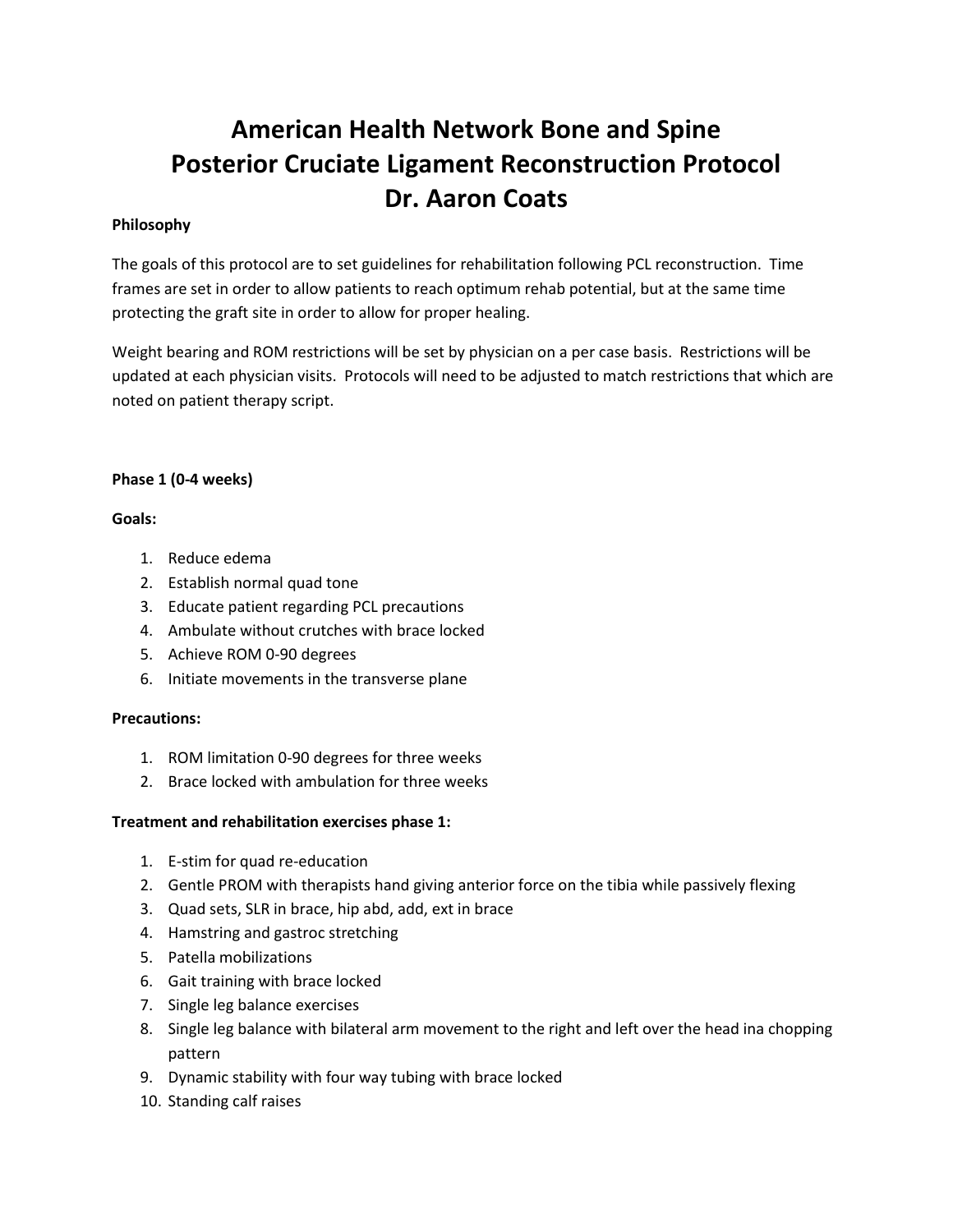## 11. Cryotherapy

#### \***after three weeks**

1. Begin AROM knee flexion exercises beyond 90 degrees. This should be done at the patient's own tolerance with no passive stretching.

#### **Phase II (4-8 weeks)**

### **Goals:**

- 1. AROM 0-130 degrees
- 2. Normal gait pattern without assistive device
- 3. Girth measurements for edema within 0.5 cm compared to opposite knee
- 4. Demonstrate eccentric quad control with six inch lateral step down
- 5. Demonstrate unilateral balance when moving in the transverse plane.

#### **Precautions:**

- 1. No open chain resistive hamstring work for eight weeks
- 2. No aggressive passive flexion stretching
- 3. Brace can be discontinued at six weeks if okayed by physician

### **Treatment and rehabilitation exercise**

- 1. Total gym squats single and double leg 0-70 range
- 2. Leg press both single and double leg
- 3. Minisquats 0-70 degree range stressing proper technique and control
- 4. Forward step ups
- 5. Lateral step ups
- 6. Lunges with a step progressing to lunges without a step when eccentric quad control is present
- 7. Balance activities
	- a. Single leg babalnce with rotational plane movements of upper body with ball
	- b. BAPS board or KAT system
	- c. Single leg balance with medicine ball tossing in various planes
	- d. Dynamic stability in four planes
- 8. Sport cord in four directions
- 9. Side step, box step, circle step with theraband for hip strengthening
- 10. Bike, stairmaster, Nordic track, or elliptical trainer for cardiovascular conditioning

### **Phase III (8-12 weeks)**

**Goals:**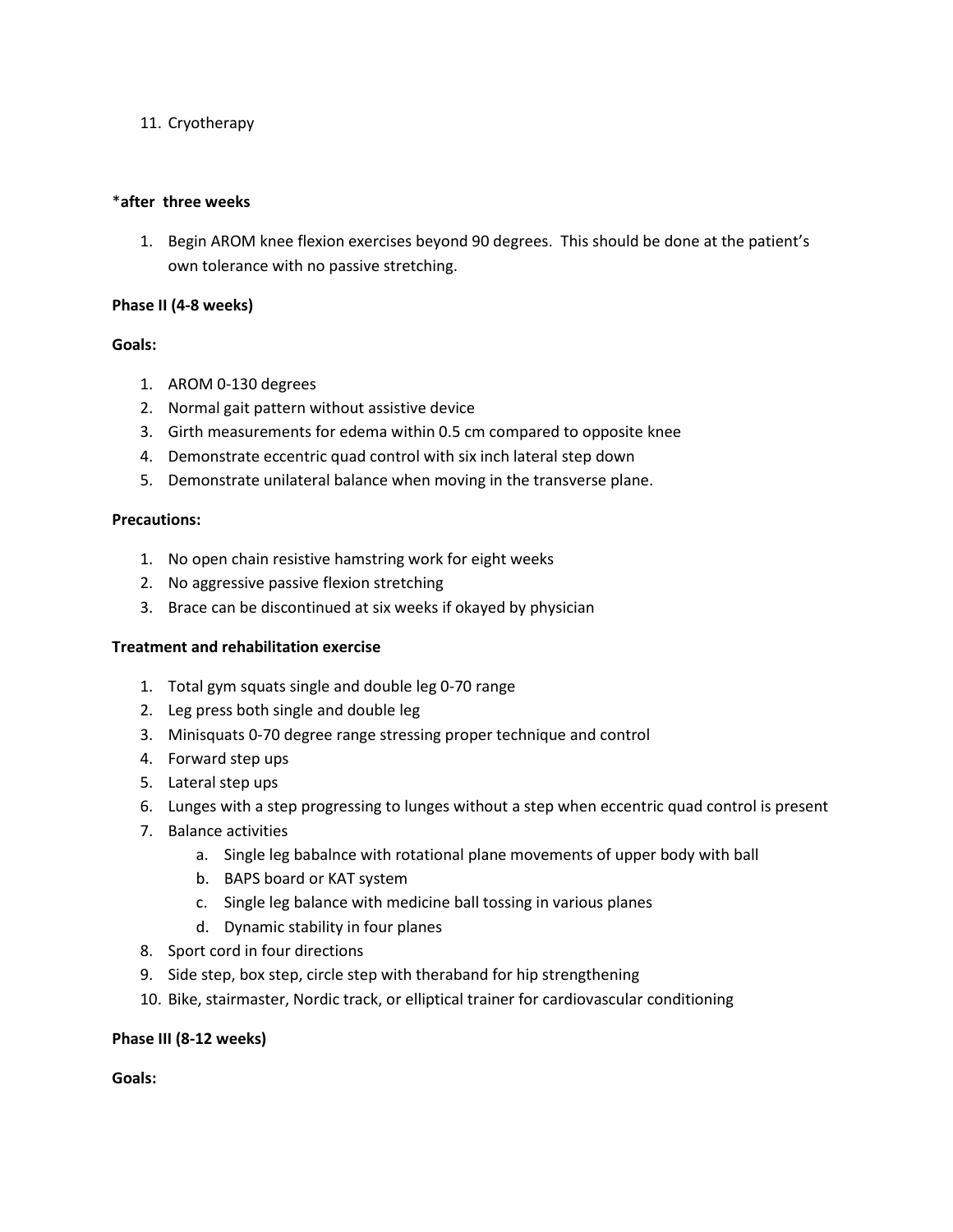- 1. Normal AROM compared to contralateral side
- 2. Girth measurements for edema equal bilaterally
- 3. Demonstrated eccentric control with single leg minisquat
- 4. Perform greater than 80% on basic functional test at the end of twelve week

#### **Precautions:**

- 1. No running, cutting, or agility work
- 2. Continued emphasis on closed chain hamstring work

# **Treatment and exercises:**

- 1. Leg press single and double leg
- 2. Single leg minisquats
- 3. "rock around the clock" single leg minisquats using uninvolved leg to reach in various planes
- 4. Bench ups
- 5. Lunges in multiple directions
- 6. Inverted leg press

### **After 10 weeks can begin:**

- 1. Jump ups on to mat with controlled landing
- 2. Toe taps (reciprocating touches on mat)
- 3. Jog in place on minitrampoline

### **Phase IV (12-16 weeks)**

### **Goals:**

- 1. Successful monitoring of a return to running program
- 2. Introduction of a controlled agility and plyometric training
- 3. Perform 80% or better on advanced functional test at the end of 16 weeks

### **Treatment and exercises:**

- 1. Continue with strengthening exercises as noted above
- 2. Initiate lateral movements:
	- a. Slide board
	- b. Fitter
	- c. Lateral shuffle (progressing 35% intensity each week)
- 3. Plyometric training
	- a. Jump ups on to a box